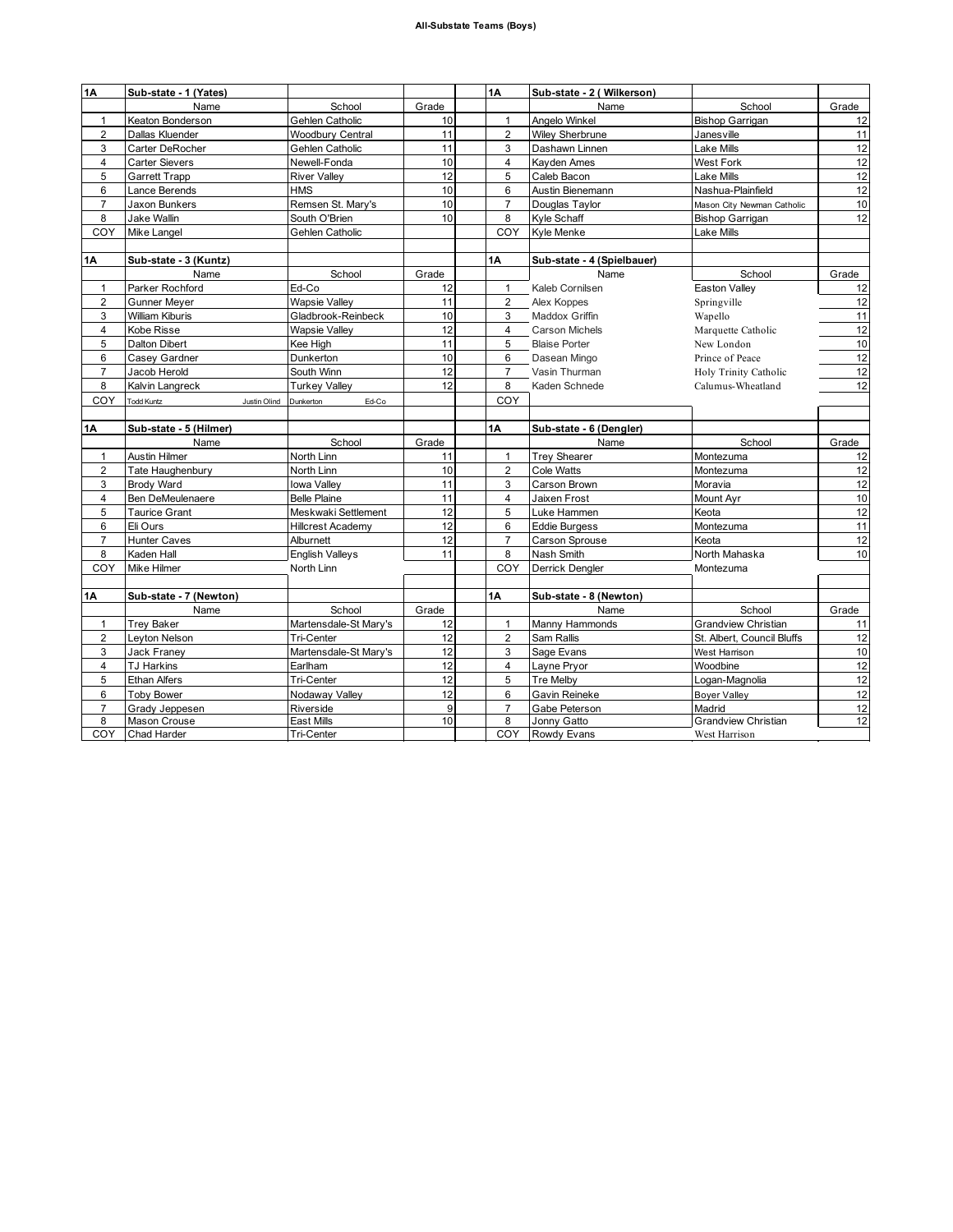| 2A             | Sub-state - 1 (Francis) |                          |       | 2A             | Sub-state - 2 (Maassen)          |                         |       |
|----------------|-------------------------|--------------------------|-------|----------------|----------------------------------|-------------------------|-------|
|                | Name                    | School                   | Grade |                | Name                             | School                  | Grade |
| $\mathbf{1}$   | Cooper DeJean           | <b>OABCIG</b>            | 12    | $\mathbf{1}$   | Creighton Morisch                | Spirit Lake             | 12    |
| $\overline{2}$ | Tanner Te Slaa          | Boyden-Hull              | 11    | $\overline{2}$ | Ty Van Essen                     | Western Christian       | 11    |
| 3              | Camden Schroeder        | East Sac                 | 12    | 3              | Lucas Lorenzen                   | Okoboji                 | 11    |
| $\overline{4}$ | Marcus Kelderman        | Bovden-Hull              | 12    | $\overline{4}$ | Zach Lutmer                      | Central Lyon            | 10    |
| 5              | Clayton Bosma           | Unity Christian          | 12    | 5              | Landyn Van Kekerix               | <b>Rock Valley</b>      | 11    |
| 6              | Bo Clausen              | <b>Ridge View</b>        | 12    | 6              | Vance Katzfey                    | Spirit Lake             | 11    |
| $\overline{7}$ | Claeb Holmes            | Hinton                   | 11    | $\overline{7}$ | Cade Rohwer                      | Alta-Aurelia            | 12    |
| 8              | Will Luger              | Cherokee                 | 11    | 8              | Carter Brouwer                   | Sibley-Ocheyedan        | 12    |
| COY            |                         |                          |       | COY            | Paul Brown                       | Spirit Lake             |       |
|                |                         |                          |       |                |                                  |                         |       |
| 2A             | Sub-state - 3 (Kern)    |                          |       | 2A             | Sub-state - 4 (Brindle)          |                         |       |
|                |                         | School                   | Grade |                | Name                             | School                  | Grade |
| $\mathbf{1}$   | Kyler Matthias          | Denver                   | Sr    | $\mathbf{1}$   | <b>Creed Welch</b>               | Waukon                  | Sr.   |
| $\overline{2}$ | <b>Bryce Phelps</b>     | Denver                   | Sr    | $\overline{2}$ | <b>Jeff Bowie</b>                | West Branch             | Sr.   |
| 3              | Noah Miller             | <b>Forest City</b>       | Sr    | 3              | Carson Lienau                    | Jesup                   | Jr.   |
| 4              | Owen Thomas             | Aplington-Parkersburg    | Sr    | $\overline{4}$ | Mason White                      | Beckman                 | Sr.   |
| 5              | <b>Isaac Besh</b>       | Denver                   | Sr    | 5              | <b>Judd Swanton</b>              | Northeast Gooselake     | Sr.   |
| 6              | Eric Bobinet            | Osage                    | Sr    | 6              | Jacob King                       | Oelwein                 | Sr.   |
| $\overline{7}$ | Jayden Mackie           | Aplington-Parkersburg    | Jr    | $\overline{7}$ | Simon Palmer                     | West Branch             | Sr.   |
| 8              | Carter Gallagher        | <b>Columbus Catholic</b> | Jr    | 8              | Kole Johnson                     | North Fayette-Valley    | Sr.   |
| COY            | Kyle Matthias           | Denver                   |       | COY            | Jason Kern                       | West Branch             |       |
|                |                         |                          |       |                |                                  |                         |       |
| 2A             | Sub-state - 5 (Davis)   |                          |       | 2A             | Sub-state - 6 (Alexander)        |                         |       |
|                | Name                    | School                   | Grade |                | Name                             | School                  | Grade |
| $\mathbf{1}$   | Zach Erwin              | Camanche                 | 11    | $\mathbf{1}$   | <b>Blake Chance</b>              | Albia                   | 12    |
| $\overline{c}$ | Carter Harmsen          | Mid-Prairie              | 11    | $\mathbf 2$    | <b>Adam Witty</b>                | <b>DMC</b>              | 11    |
| 3              | Jordan Lawrence         | Camanche                 | 12    | 3              | Eric Mulder                      | Pella Christian         | 11    |
| 4              | Caden Kirkman           | Wilton                   | 10    | $\overline{4}$ | <b>Grant Veenstra</b>            | <b>DMC</b>              | 12    |
| 5              | <b>Brady Milikin</b>    | Pekin                    | 12    | 5              | Ben Loverude                     | <b>DMC</b>              | 12    |
| 6              | Marvion Jackson         | West Burlington          | 12    | 6              | Drew Chance                      | Albia                   | 10    |
| $\overline{7}$ | Aiden Rath              | Mid-Prairie              | 12    | $\overline{7}$ | Mason Scheve                     | Pleasantville           | 11    |
| 8              | <b>Brock Long</b>       | Pekin                    | 12    | 8              | Ethan Davis                      | <b>EBF</b>              | 11    |
| COY            | <b>Josh Davis</b>       | Camanche                 |       | COY            | Kevin Archer                     | Albia                   |       |
|                |                         |                          |       |                |                                  |                         |       |
| 2A             | Sub-state - 7 (Thomas)  |                          |       | 2A             | Sub-state - 8 (Smeins)           |                         |       |
|                | Name                    | School                   | Grade |                | Name                             | School                  | Grade |
| $\mathbf{1}$   | Karson Sharar           | Iowa Falls- Alden        | 12    | $\mathbf{1}$   | Sid Schaaf                       | Treynor                 | 12    |
| $\overline{2}$ | Sam Skaar               | <b>Roland Story</b>      | 12    | 2              | Raydden Grobe                    | <b>AHSTW</b>            | 11    |
| $\overline{2}$ | Landen Sullivan         | <b>DNH</b>               | 12    | 3              | Tim Zimmerman                    | Treynor                 | 12    |
| 4              | <b>Brennan Holder</b>   | South Central Calhoun    | 12    | $\overline{4}$ | Chris Schreck                    | Van Meter               | 11    |
| 5              | AJ Wegener              | <b>DNH</b>               | 12    | 5              | Brayden Lund                     | <b>AHSTW</b>            | 10    |
| 6              | Dane Fuller             | <b>DNH</b>               | 12    | 6              | Eli Kading                       | <b>ACGC</b>             | 12    |
| $\overline{7}$ | Cole Corev              | South Central Calhoun    | 12    | $\overline{7}$ | Matthew Boothe                   | Central Decatur         | 11    |
| 8              | Carter Swope            | Hudson                   | 12    | 8              | Kyle Sternberg                   | <b>AHSTW</b>            | 10    |
|                | COY Greg Moore          | DNH                      |       | COY            | Scott Rucker<br><b>GG Harris</b> | Treynor<br><b>AHSTW</b> |       |
|                |                         |                          |       |                |                                  |                         |       |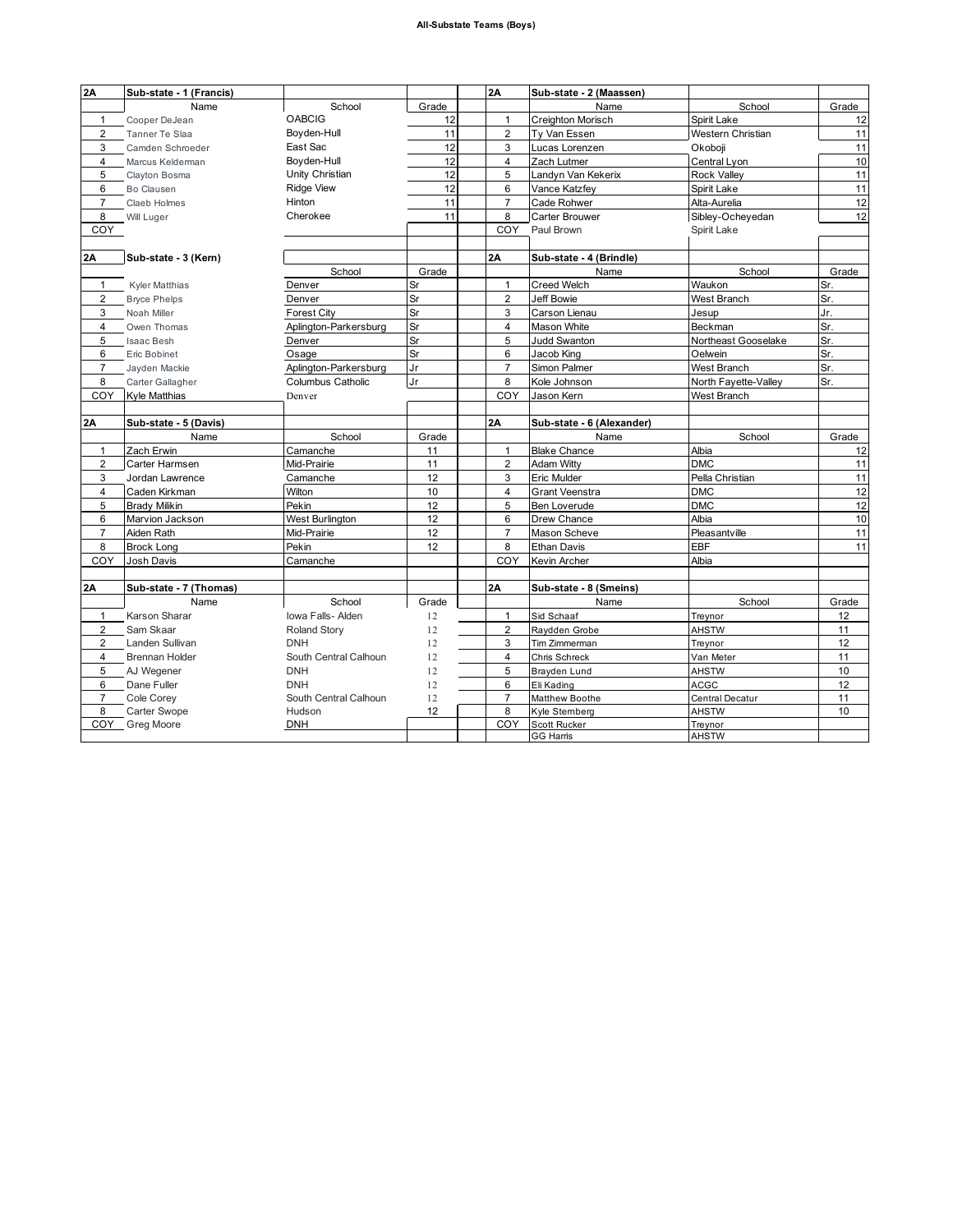| 3A                      | Sub-state - 1 (Betz)        |                        |       | 3A             | Sub-state - 2 (Betz)    |                             |       |
|-------------------------|-----------------------------|------------------------|-------|----------------|-------------------------|-----------------------------|-------|
|                         | Name                        | School                 | Grade |                | Name                    | School                      | Grade |
| 1                       | Jake Layman                 | Sergeant Bluff-Luton   | Sr    | 1              | Andrew Formanek         | Clear Lake                  | Sr    |
| $\overline{2}$          | Majok Majouk                | Sergeant Bluff-Luton   | Sr    | $\overline{2}$ | Karter Petzenhauser     | Spencer                     | Jr    |
| 3                       | Spencer Mackey              | LeMars                 | Sr    | 3              | Carson Toebe            | Clear Lake                  | So    |
| 4                       | Alec Dreckman               | LeMars                 | Sr    | $\overline{4}$ | Noah Nelson             | Algona                      | Sr    |
| 5                       | Kaleb Booth                 | Carroll                | Jr    | 5              | Will Larson             | Estherville Lincoln Central | Sr    |
| 6                       | Tory Feldman                | Carroll                | Sr    | 6              | Owen Larson             | Estherville Lincoln Central | Fr    |
| $\overline{7}$          | Ayden Klein                 | <b>MOC</b>             | So    | $\overline{7}$ | <b>Tyler McKinney</b>   | <b>Webster City</b>         | So    |
|                         | COY Adam Vanderschaaf       | Sergeant Bluff-Luton   |       |                | COY_Jeremey Ainley      | Clear Lake                  |       |
|                         |                             |                        |       |                |                         |                             |       |
| 3A                      | Sub-state - 3 (Carlson)     |                        |       | 3A             | Sub-state - 4 (Roberts) |                             |       |
|                         | Name                        | School                 | Grade |                | Name                    | School                      | Grade |
| $\mathbf{1}$            | Dlyan Johnson               | <b>Western Dubuque</b> | 12    | $\mathbf{1}$   | Justin Recker           | Monticello                  | 12    |
| $\overline{\mathbf{c}}$ | <b>Reid Wiley</b>           | Cresco, Crestwood      | 12    | $\overline{2}$ | Kyle Kelley             | <b>West Delaware</b>        | 12    |
| 3                       | Garrett Baumhover           | Western Dubuque        | 12    | 3              | David Bluder            | Solon                       | 12    |
| $\overline{4}$          | Charlie Robinson            | Decorah                | 12    | $\overline{4}$ | Caiden Atienza          | Maguoketa                   | 12    |
| 5                       | Caleb Burks                 | Waverly-Shell Rock     | 12    | 5              | Henry Bloom             | <b>Central DeWitt</b>       | 12    |
| 6                       | <b>JJ Ritter</b>            | Charles City           | 12    | 6              | <b>Trey Johannes</b>    | Center Point-Urbana         | 12    |
| $\overline{7}$          | Nathan Donovan              | Dubuque Wahlert        | 12    | $\overline{7}$ | Luke Lambert            | Monticello                  | 12    |
|                         | COY Lynn McCormick          | Crestwood              |       | COY            | Tim Lambert             | Monticello                  |       |
|                         |                             |                        |       |                |                         |                             |       |
| 3A                      | Sub-state - 5 (Roberts)     |                        |       | 3A             | Sub-state -6 (Schulte)  |                             |       |
|                         | Name                        | School                 | Grade |                | Name                    | School                      | Grade |
| 1                       | <b>Emarion Ellis</b>        | Assumption             | 12    | $\mathbf{1}$   | <b>Grant Nelson</b>     | Pella                       | 12    |
| $\overline{2}$          | Keaton Kutcher              | Mount Vernon           | 12    | 2              | <b>Karl Miller</b>      | Pella                       | 12    |
| 3                       | Jayden Meeker               | <b>Mount Vernon</b>    | 12    | 3              | <b>Chritian Withrow</b> | <b>CCA</b>                  | 12    |
| $\overline{4}$          | Dayton Davis                | Fort Madison           | 11    | $\overline{4}$ | Kieren Nichols          | Knoxville                   | 12    |
| 5                       | Max Wheaton                 | Fairfield              | 10    | 5              | <b>Adam Mattes</b>      | Newton                      | 11    |
| 6                       | Dewon Trent                 | <b>Mount Pleasant</b>  | 11    | 6              | AJ Wilkins              | Grinnell                    | 12    |
| $\overline{7}$          | <b>Brayson Laube</b>        | Marion                 | 10    | $\overline{7}$ | Ethan Patterson         | Washington                  | 10    |
|                         | <b>COY Matt Fitzpatrick</b> | Assumption             |       | COY.           | Derek Schulte           | Pella                       |       |
|                         |                             |                        |       |                |                         |                             |       |
| 3A                      | Sub-state - 7 (Nelson)      |                        |       | 3A             | Sub-state - 8 (Nelson)  |                             |       |
|                         | Name                        | School                 | Grade |                | Name                    | School                      | Grade |
| 1                       | <b>Connor Drew</b>          | Ballard                | 12    | $\mathbf{1}$   | Ryan Blum               | Glenwood                    | 12    |
| $\overline{2}$          | Ashton Hermann              | <b>Ballard</b>         | 11    | $\overline{2}$ | Luke Rankin             | <b>Dallas Center-Grimes</b> | 12    |
| 3                       | Colby Collison              | Bondurant-Farrar       | 10    | 3              | Cole Glasgow            | <b>Dallas Center-Grimes</b> | 11    |
| 4                       | Jevin Sullivan              | North Polk             | 11    | $\overline{4}$ | <b>Skyler Handlos</b>   | Atlantic                    | 12    |
| 5                       | Levi Gurwell                | Winterset              | 11    | 5              | Connor Frame            | Harlan                      | 11    |
| 6                       | <b>Mason Murphy</b>         | Ballard                | 12    | 6              | Colby Burg              | Creston                     | 12    |
| $\overline{7}$          | Dawson Forgy                | Winterset              | 11    | $\overline{7}$ | <b>Jack Cooley</b>      | Clarke                      | 9     |
|                         | COY Jeff Schertz            | <b>Ballard</b>         |       | COY            | Joel Rankin             | <b>Dallas Center-Grimes</b> |       |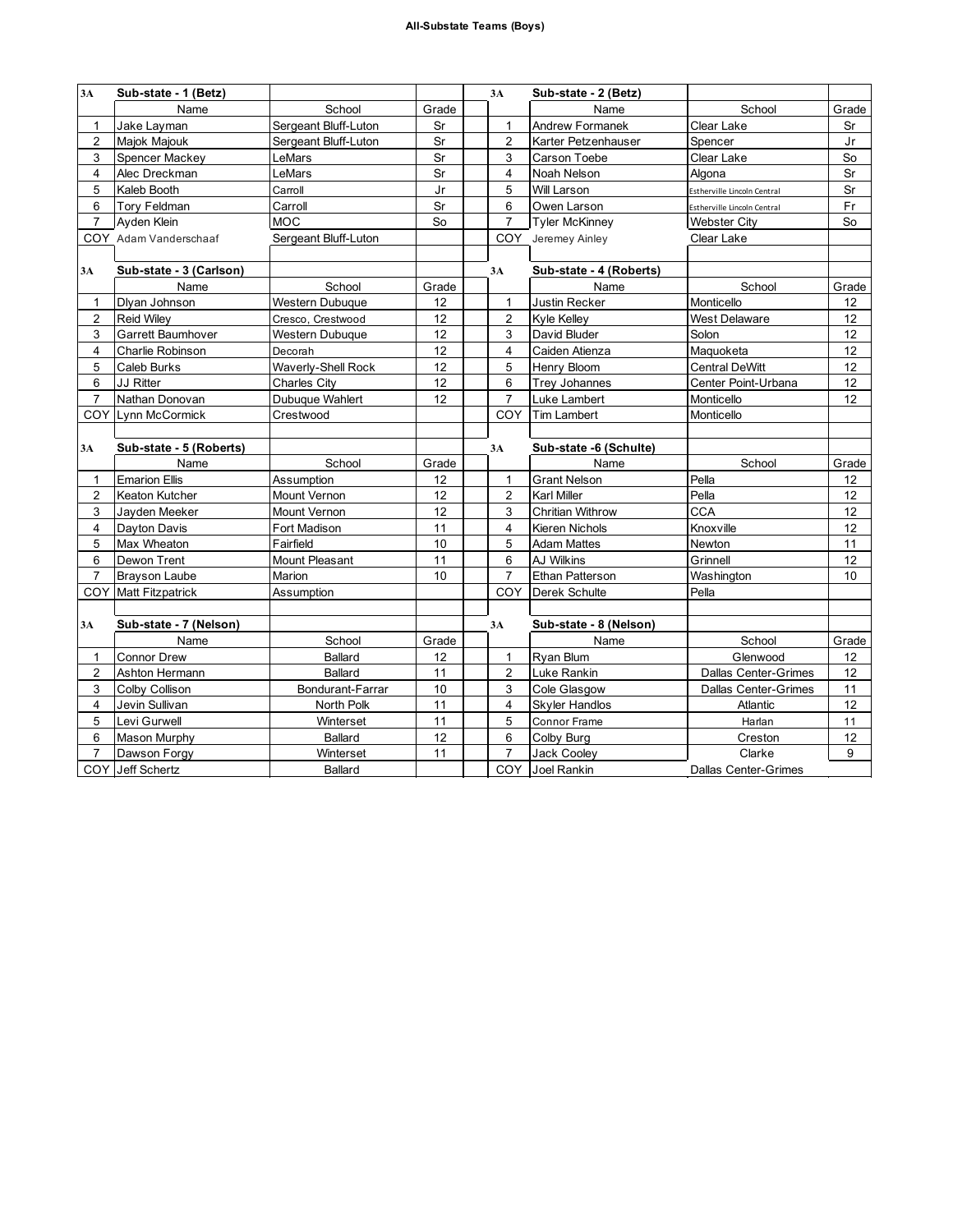| 4А             | Sub-state - 1 (Vanderloo)                |                                    |       | 4A             | Sub-state - 2 (Rundquist)    |                        |       |
|----------------|------------------------------------------|------------------------------------|-------|----------------|------------------------------|------------------------|-------|
|                | Name                                     | School                             | Grade |                | Name                         | School                 | Grade |
| $\mathbf{1}$   | Josh Dix                                 | <b>CBAL</b>                        | 11    | $\mathbf{1}$   | <b>Tamin Lipsey</b>          | Ames                   | 11    |
| $\overline{2}$ | DaVares Whitaker                         | <b>SC East</b>                     | 11    | $\overline{2}$ | Jaron Crews                  | Centennial             | 12    |
| 3              | Jamison Gruber                           | <b>CBAL</b>                        | 11    | 3              | Chase Henderson              | DM Hoover              | 10    |
| $\overline{4}$ | <b>Chase Bartlett</b>                    | SE Polk                            | 12    | $\overline{4}$ | Drew Kingery                 | Indianola              | 10    |
| 5              | Noah Sandbothe                           | CBAL                               | 12    | 5              | <b>Trovary Cavil</b>         | <b>DM Lincoln</b>      | 9     |
| 6              | Bie Ruei                                 | <b>SC East</b>                     | 11    | 6              | Trevi LaBeaux                | Ames                   | 11    |
| COY            | Jason Isaacson                           | CBAL                               |       | COY            | Vance Downs                  | Ames                   |       |
|                |                                          |                                    |       |                |                              |                        |       |
| 4А             | Sub-state - 3 (Manderscheid)             |                                    |       | 4Α             | Sub-state - 4 (Manderscheid) |                        |       |
|                | Name                                     | School                             | Grade |                | Name                         | School                 | Grade |
| $\mathbf{1}$   | Caleb Schlaak                            | <b>CR Kennedv</b>                  | Sr    | $\mathbf{1}$   | Landon Wolf                  | Cedar Falls            | Sr    |
| $\overline{2}$ | <b>Trae Swartz</b>                       | Ottumwa                            | Sr    | $\overline{2}$ | Trey Campbell                | Cedar Falls            | Jr    |
| 3              | Reid Grant                               | Johnston                           | Sr    | 3              | Amar Kuljuhovic              | Waterloo West          | Sr    |
| 4              | Peter Moe                                | IC West                            | Jr    | 4              | Chase Courbat                | Cedar Falls            | Sr    |
| 5              | <b>Trey Lewis</b>                        | Johnston                           | Jr    | 5              | Quincy Underwood             | CR Washington          | Sr    |
| 6              | Jake Walter                              | <b>CR Prairie</b>                  | Jr    | 6              | Ramir Scott                  | Waterloo East          | Sr    |
| COY            | Jon McKowen                              | Brian Frick CR Kennedy<br>Johnston |       | COY            | <b>Rvan Schultz</b>          | Cedar Falls            |       |
|                |                                          |                                    |       |                |                              |                        |       |
| <b>4A</b>      | Sub-state - 5 (Rundquist)                |                                    |       | 4A             | Sub-state - 6 (Miklo)        |                        |       |
|                | Name                                     | School                             | Grade |                | Name                         | School                 | Grade |
| $\mathbf{1}$   | <b>Michael Duax</b>                      | Hempstead                          | 12    | $\mathbf{1}$   | Jayden Houston               | Davenport North        | 12    |
| $\overline{2}$ | Jamari Smith                             | Hempstead                          | 12    | $\overline{2}$ | Kelby Telander               | <b>IC Liberty</b>      | 12    |
| 3              | Landon Eiland                            | North Scott                        | 12    | 3              | Jacob Townsend               | <b>Pleasant Vallev</b> | 12    |
| $\overline{4}$ | John Miller                              | Dav West                           | 12    | $\overline{4}$ | Quincy Wiseman               | Davenport North        | 12    |
| 5              | Noah Yahn                                | Muscatine                          | 12    | 5              | Ryan Dolphin                 | <b>Pleasant Valley</b> | 11    |
| 6              | Jim Bonifas                              | Senior                             | 12    | 6              | Ira Hazeltine                | <b>IC Liberty</b>      | 12    |
| COY            | Curt Deutsch-Wendell Eimers-John Windham | Hempstead-Senior-Muscatine         |       | COY            | Steve Hillman                | <b>Pleasant Valley</b> |       |
|                |                                          |                                    |       |                |                              |                        |       |
| <b>4A</b>      | Sub-state - 7 (Ohl)                      |                                    |       | 4A             | Sub-state - 8 (O'Connor)     |                        |       |
|                | Name                                     | School                             | Grade |                | Name                         | School                 | Grade |
| $\mathbf{1}$   | Ty Walker                                | Valley                             | 12    | $\mathbf{1}$   | <b>Tucker DeVries</b>        | Waukee                 | 12    |
| $\overline{2}$ | Ryan Riggs                               | Dowling                            | 12    | $\overline{2}$ | Payton Sandfort              | Waukee                 | 12    |
| 3              | Eli Raridon                              | Valley                             | 12    | 3              | Omaha Biliew                 | Waukee                 | 10    |
| $\overline{4}$ | Diondre Taylor                           | DM North                           | 11    | 4              | Armoniey Thomas              | Marshalltown           | 11    |
| 5              | Matt Riedl                               | Dowling                            | 12    | 5              | Ryan Crandall                | Ankeny                 | 11    |
| 6              | Ruot Bijiek                              | Valley                             | 12    | 6              | Jakari Bradley               | DM Roosevelt           | 12    |
| COY            | <b>BJ</b> Windhorst                      | Valley                             | 11    | COY            | Justin Ohl                   | Waukee                 |       |
|                |                                          |                                    |       |                |                              |                        |       |
|                |                                          |                                    |       |                |                              |                        |       |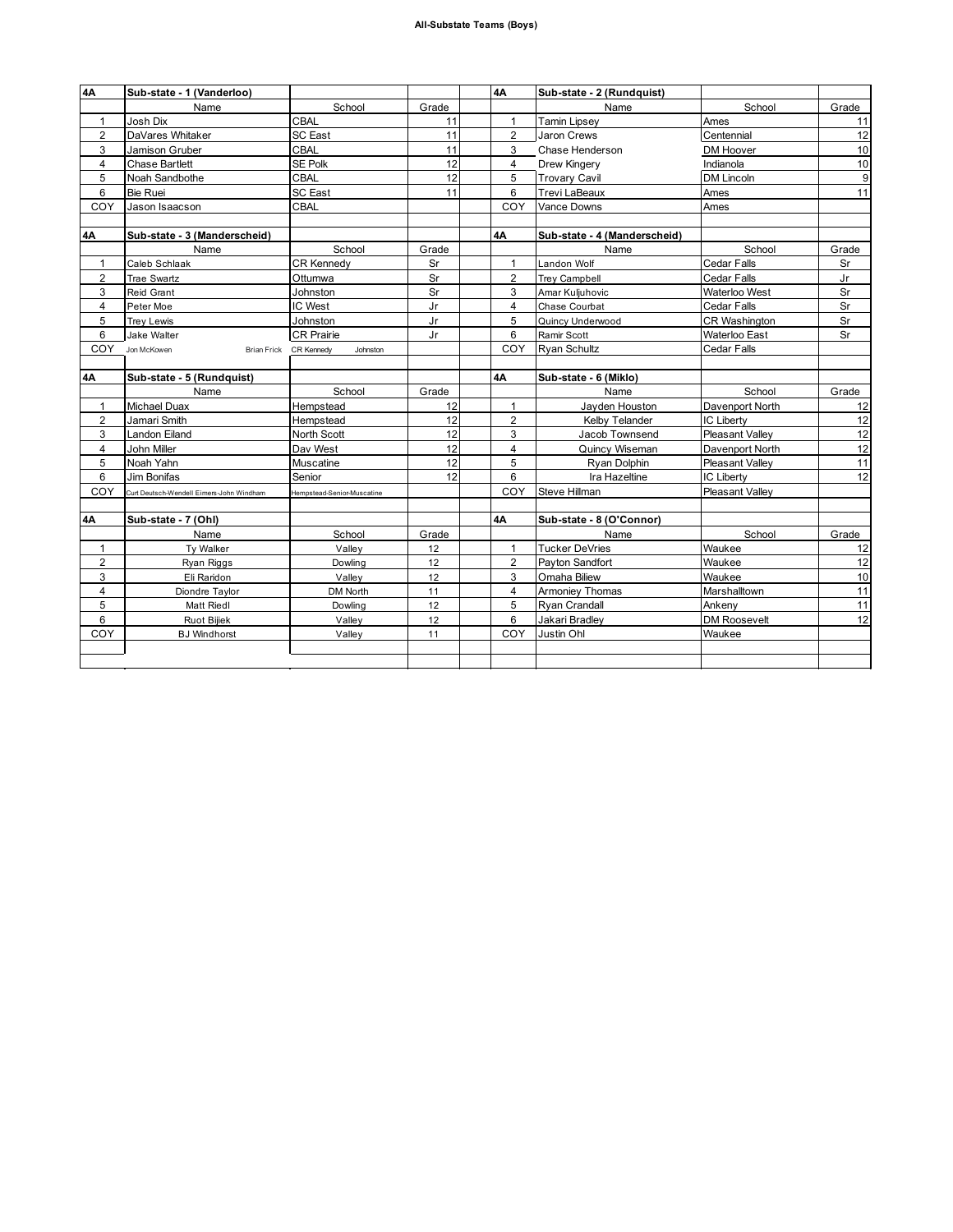| 1A                      | Region - 1 (Sonius)                  |                                 |       | 1A                      | Region - 2 (Schwab)          |                        |                  |
|-------------------------|--------------------------------------|---------------------------------|-------|-------------------------|------------------------------|------------------------|------------------|
|                         | Name                                 | School                          | Grade |                         | Name                         | School                 | Grade            |
| 1                       | Audi Crooks                          | <b>Bishop Garrigan</b>          | 10    | $\mathbf{1}$            | <b>Macy Sievers</b>          | Newell Fonda           | 11               |
| $\overline{2}$          | Molly Joyce                          | Bishop Garrigan                 | 10    | $\overline{2}$          | <b>Baily Sievers</b>         | Newell Fonda           | 12               |
| 3                       | Alyssa Hames                         | <b>AGWSR</b>                    | 12    | 3                       | Maggie Walker                | Newell Fonda           | 12               |
| 4                       | Kaylyn Meyers                        | Bishop Garrigan                 | 12    | $\overline{4}$          | Aleah Hermensen              | Audubon                | 11               |
| 5                       | Allison Engle                        | <b>BCLUW</b>                    | 11    | 5                       | Ella Larsen                  | <b>Newell Fonda</b>    | 12               |
| 6                       | Kealan Curley                        | Newman Catholic                 | 12    | 6                       | Eva Steffenson               | CAM                    | $\overline{9}$   |
| $\overline{7}$          | <b>Cheyenne Behrends</b>             | Clarksville                     | 12    | $\overline{7}$          | Jaci Christiansen            | Audubon                | 11               |
| 8                       | <b>Grace Finger</b>                  | <b>AGWSR</b>                    | 11    | 8                       | Josie Hartman                | Southeast Warren       | 11               |
| COY                     | <b>Brandon Schwab</b>                | <b>Bishop Garrigan</b>          |       | COY                     | Joe Wollum                   | CAM                    |                  |
| 1Α                      | Region - 3 (Wiley)                   |                                 |       | 1A                      | Region - 4 (Wiley)           |                        |                  |
|                         | Name                                 | School                          | Grade |                         | Name                         | School                 | Grade            |
| $\mathbf{1}$            | Ali Hoffert                          | <b>Turkey Valley</b>            | 12    | $\mathbf{1}$            | McKenzie Goodwin             | Kingsley-Pierson       | 11               |
| $\overline{2}$          | Hali Anderson                        | St. Ansgar                      | 12    | $\overline{2}$          | Allie Petry                  | St. Albert             | 12               |
| 3                       | Reagan Mudderman                     | Kee High                        | 11    | 3                       | <b>Brooklyn Beery</b>        | Kingsley-Pierson       | 12               |
| $\overline{\mathbf{4}}$ | Sara Reid                            | Central City                    | 11    | $\overline{4}$          | Izzy Weldon                  | Fremony-Mills          | $9\,$            |
| 5                       | Lauren Donlea                        | East Buchanan                   | 11    | 5                       | Makenna Shepard              | St. Albert             | 12               |
| 6                       | Gracie Urbatsch                      | St. Ansgar                      | 12    | 6                       | Avery Dowling                | Sidney                 | 10               |
| $\overline{7}$          | Breanna Hackman                      | Nashua-Plainfield               | 11    | $\overline{7}$          | Delaney Iseminger            | Kingsley-Pierson       | 12               |
| 8                       | Delaney Scherf                       | Central                         | 10    | 8                       | Abbi Bailey                  | Kingsley-Pierson       | 12               |
|                         | COY Scott Cakerice                   | St. Ansgar                      |       | COY                     | Nicole Goodwin               | Kingsley-Pierson       |                  |
|                         |                                      |                                 |       |                         |                              |                        |                  |
|                         |                                      |                                 |       |                         |                              |                        |                  |
| <b>1A</b>               | Region - 5 (Wachs)                   |                                 |       | <b>1A</b>               | Region - 6 (Rowlands)        |                        |                  |
|                         | Name                                 | School                          | Grade |                         | Name                         | School                 | Grade            |
| $\mathbf{1}$            | Lauren Wilson                        | Springville                     | 11    | $\mathbf{1}$            | Reagan Franzen               | Collins-Maxwell        | 12 <sub>th</sub> |
| $\overline{2}$          | Farrah Nelson                        | Winfield-Mt. Union              | 12    | $\overline{2}$          | Elise Boulton                | Montezuma              | 12th             |
| 3                       | <b>Bradie Buffington</b>             | Winfield-Mt. Union              | 10    | 3                       | Layla Hargis                 | North Mahaska          | 11th             |
| 4                       | <b>Katy Stephens</b>                 | <b>Burlington Notre Dame</b>    | 11    | $\overline{\mathbf{4}}$ | Dylan Holland                | Montezuma              | 12th             |
| 5                       | <b>Kyndal Townsley</b>               | Winfield-Mt. Union              | 12    | 5                       | Cally Gibbs                  | Lynville-Sully         | 12th             |
| 6                       | Megan Harrell                        | <b>Burlington Notre Dame</b>    | 11    | 6                       | Addie Schilling              | North Mahaska          | 11th             |
| $\overline{7}$          | Morgan Nachazel                      | Springville                     | 11    | $\overline{7}$          | Sydney Lane                  | Grandview Christian    | 12th             |
| 8                       | Alison Boeckmann                     | Calamus-Wheatland               | 12    | 8                       | Ellie Tuhn                   | Baxter                 | 11th             |
| COY                     | <b>Mitch Wachs</b>                   | Winfield-Mt. Union              |       | COY                     | Janel Burgess                | Montezuma              |                  |
|                         |                                      |                                 |       |                         |                              |                        |                  |
| 1Α                      | Region - 7 (Streit)                  |                                 |       | 1Α                      | Region - 8 (Rowlands)        |                        |                  |
|                         | Name                                 | School                          | Grade |                         | Name                         | School                 | Grade            |
| $\mathbf{1}$            | Emily Dreckman                       | <b>MMCRU</b>                    | 11    | $\mathbf{1}$            | Macy Emgarten                | Exira-EHK              | 11               |
| $\overline{2}$          | Addy Johnson                         | Westwood                        | 9     | $\overline{2}$          | Quinn Grubbs                 | Exira-EHK              | 10               |
| 3                       | Natalie Nielsen                      | Akron-Westfield                 | 11    | 3                       | T.J. Stoakes                 | Lenox                  | 12               |
| $\overline{4}$          | Danika Demers                        | Storm Lake St. Marys            | 11    | $\overline{4}$          | Jenna Stephens               | Stanton                | 10               |
| 5                       | Taylor Harpenau                      | <b>MMCRU</b>                    | 11    | 5                       | Cassidy Nelson               | Lenox                  | 12               |
| 6                       | Ellie Hilbrands                      | <b>MMCRU</b>                    | 11    | 6                       | <b>Emily Jones</b>           | Wayne                  | 11               |
| $\overline{7}$          | Jaeden Ferris                        | Westwood                        | 10    | $\overline{7}$          | Mollie Rasmussen             | Exira-EHK              | 11               |
| 8                       | Rachel Langel<br>COY Gillian Letsche | Gehlen Catholic<br><b>MMCRU</b> | 12    | 8<br>COY                | Kaylee Weber<br>Tom Peterson | Sigourney<br>Exira-EHK | 12               |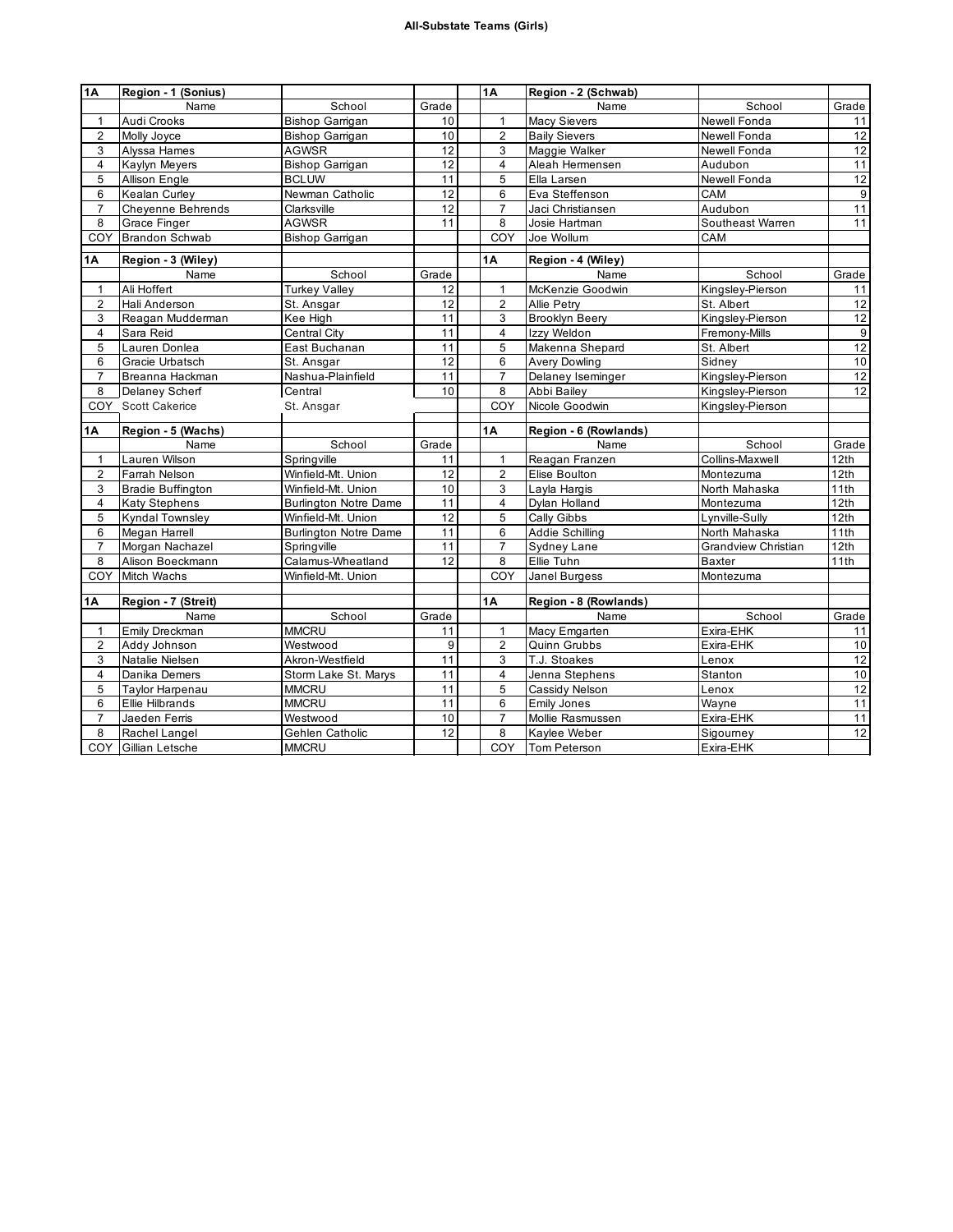|                | Region - 1 (Eckenrod)  |                         |       | 2A             | Region - 2 (Maske)       |                      |       |
|----------------|------------------------|-------------------------|-------|----------------|--------------------------|----------------------|-------|
|                | Name                   | School                  | Grade |                | Name                     | School               | Grade |
| $\mathbf{1}$   | Ella Imler             | Maquoketa Valley        | 12    | $\mathbf{1}$   | <b>Bailey Reding</b>     | <b>Grundy Center</b> | 11    |
| $\overline{2}$ | Morgan Brandt          | Sumner-Fredericksburg   | 11    | $\overline{2}$ | Lainy Thoren             | Grundy Center        | 11    |
| 3              | <b>Riley Moreland</b>  | MFL Mar-Mac             | 11    | 3              | Zoie Vaught              | Van Meter            | 11    |
| 4              | Kennedy Arens          | <b>Beckman Catholic</b> | 12    | 4              | Malorie Mckinney         | Pleasantville        | 11    |
| 5              | Emmerson Whittenbaugh  | Maquoketa Valley        | 12    | 5              | Reese Johnson            | Denver               | 11    |
| 6              | Amanda Treptow         | Jesup                   | 11    | 6              | Grace Hennessy           | Denver               | 10    |
| $\overline{7}$ | Ally Hoffman           | Cascade                 | 11    | $\overline{7}$ |                          |                      |       |
| COY            | Scot Moenck            | Maquoketa Valley        |       | COY            | Matt Lindeman            | <b>Grundy Center</b> |       |
|                |                        |                         |       |                |                          |                      |       |
| 2Α             | Region - 3 (O'Brien)   |                         |       | 2A             | Region - 4 (Wheatley)    |                      |       |
|                | Name                   | School                  | Grade |                | Name                     | School               | Grade |
| $\mathbf{1}$   | Isabel Manning         | Van Buren               | 12    | 1              | Ellie Ware               | North Linn           | 12    |
| $\overline{2}$ | Sasha Koenig           | West Branch             | 12    | $\overline{2}$ | <b>Kelsey Drake</b>      | Wilton               | 11    |
| 3              | Hallie Mohr            | Mediapolis              | 11    | 3              | Kamryn Kurt              | North Linn           | 9     |
| 4              | Annie Gahan            | Iowa City Regina        | 12    | 4              | Ali Vesely               | Waterloo Columbus    | 12    |
| 5              | <b>Kylee Sanders</b>   | Louisa-Muscatine        | 12    | 5              | Teresa Paulsen           | <b>Bellevue</b>      | 12    |
| 6              | Allison Van Gorp       | Pella Christian         | 12    | 6              | Jessica Carolan          | Hudson               | 12    |
| $\overline{7}$ | Delaynie Luneckas      | West Branch             | 11    | $\overline{7}$ | Megan Neighbor           | Albumett             | 12    |
| COY            | Jared Tylee            | West Branch             |       | COY            | <b>Brian Wheatley</b>    | North Linn           |       |
|                |                        |                         |       |                |                          |                      |       |
| 2Α             | Region - 5 (Wheatley)  |                         |       | 2A             | Region - 6 (Wheatley)    |                      |       |
|                | Name                   | School                  | Grade |                | Name                     | School               | Grade |
| $\mathbf{1}$   | Maddax DeVault         | Nodaway Valley          | 11    | $\mathbf{1}$   | Rachel Leerar            | West Hancock         | 12    |
| $\overline{2}$ | Kailey Jones           | <b>AHSTW</b>            | 12    | $\overline{2}$ | Payton Peterson          | Dike-New Hartford    | 9     |
| 3              | <b>Riley Batta</b>     | South Central Calhoun   | 12    | 3              | Kennedy Kelly            | West Hancock         | 11    |
| $\overline{4}$ | Claire Denning         | AHSTW                   | 12    | $\overline{4}$ | <b>Ellary Knock</b>      | Dike-New Hartford    | 10    |
| 5              | Alexa Ahrenholz        | <b>IKM Manning</b>      | 12    | 5              | Sophia Hoffman           | Dike-New Hartford    | 11    |
| 6              | Lindsey Davis          | Nodaway Valley          | 9     | 6              | Emma Martinek            | West Fork            | 10    |
| $\overline{7}$ | Claire Harris          | <b>AHSTW</b>            | 12    | $\overline{7}$ | Ellie Etjen              | Aplington Parkerburg | 11    |
| COY            | Brian Eisbach          | Nodaway Valley          |       | COY            | <b>Bruce Dall</b>        | Dike-New Hartford    |       |
|                |                        |                         |       |                |                          |                      |       |
| 2Α             | Region - 7 (Streit)    |                         |       | 2A             | Region - 8 (Sonderland)  |                      |       |
|                | Name                   | School                  | Grade |                | Name                     | School               | Grade |
| $\mathbf{1}$   | Hayden Heimansen       | Central Lyon            | 12    | $\mathbf{1}$   | <b>Mallory McCall</b>    | West Monona          | 12    |
| $\overline{c}$ | Abby Heemstra          | <b>Rock Valley</b>      | 12    | $\overline{2}$ | Hannah Dau               | South O'Brien        | 12    |
| 3              | <b>Madison Brouwer</b> | Sibley-Ocheydan         | 10    | 3              | Kendra Kuck              | Underwood            | 11    |
| 4              | Lexi VanKekerix        | <b>Rock Valley</b>      | 12    | $\overline{4}$ | Madison Stowater         | <b>Ridge View</b>    | 9     |
| 5              | Abbie Schany           | Emmetsburg              | 12    | 5              | Emma Vohs                | <b>Ridge View</b>    | 11    |
| 6              | Akaysa Duitscher       | Pocahontas Area         | 10    | 6              | <b>Brielle Engelmann</b> | Alta-Aurelia         | 10    |
| $\overline{7}$ | Bria Wasmund           | Sibley-Ocheydan         | 10    | $\overline{7}$ | Anna Coffee              | Hinton               | 11    |
| COY            | <b>Heather Grafing</b> | Central Lyon            |       | COY            | Jazmyn Flynn             | Underwood            |       |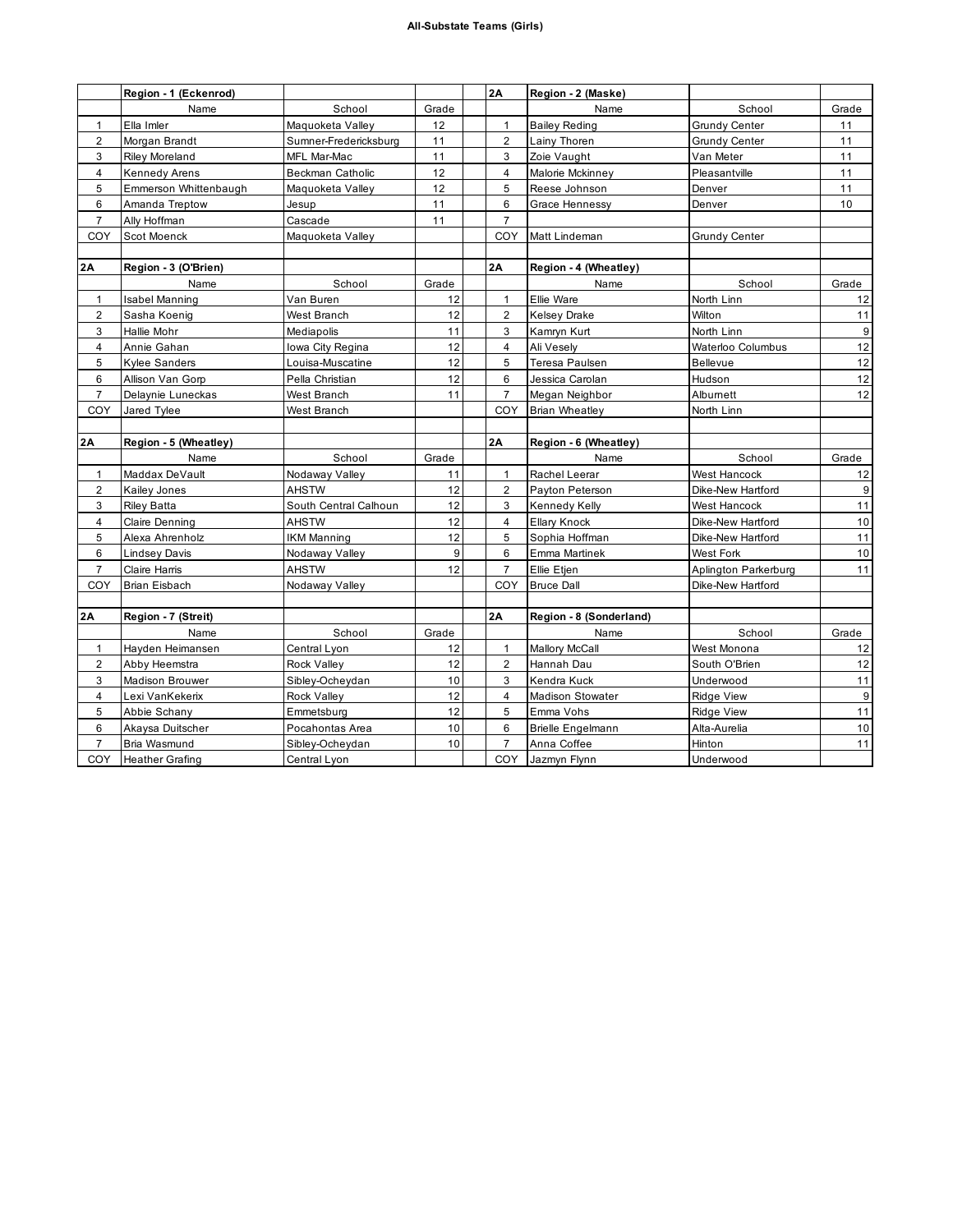| 3A             | Region - 1 (Eckenrod)    |                      |       | 3A                      | Region - 2 (Maske)             |                                |                 |
|----------------|--------------------------|----------------------|-------|-------------------------|--------------------------------|--------------------------------|-----------------|
|                | Name                     | School               | Grade |                         | Name                           | School                         | Grade           |
| 1              | Peyton Beckman           | Panorama             | 11    | 1                       | Grace Schoonhoven              | Unity Christian                | 10 <sup>1</sup> |
| $\overline{2}$ | Haley Rasmussen          | Atlantic             | 12    | $\overline{2}$          | Janie Schoonhoven              | Unity Christian                | 12              |
| 3              | <b>JaMae Nichols</b>     | Cherokee             | 12    | 3                       | Jaydan Nitchals                | <b>ELC</b>                     | 11              |
| 4              | <b>Teagan Slaughter</b>  | Cherokee             | 12    | $\overline{4}$          | Kendal Clark                   | Humboldt                       | 12              |
| 5              | Alexis Pingel            | Cherokee             | 11    | 5                       | Kaitlyn Tendal                 | <b>ELC</b>                     | 11              |
| 6              | Ava Wolf                 | Shenandoah           | 11    | 6                       | Shae Dillavou                  | <b>Forest City</b>             | 11              |
| COY            | <b>Brandon Slaughter</b> | Cherokee             |       | COY                     | Jay Schuiteman                 | Unity Christian                | COY             |
|                |                          |                      |       |                         |                                |                                |                 |
| 3A             | Region - 3 (O'Brien)     |                      |       | 3A                      | Region - 4 (Kremer)            |                                |                 |
|                | Name                     | School               | Grade |                         | Name                           | School                         | Grade           |
| 1              | Reagan Barkema           | Roland-Story         | 11    | 1                       | Jaden Ainley                   | Clear Lake                     | 11th            |
| 2              | Maggie Wilkins           | Knoxville            | 12    | $\overline{2}$          | Katy Reyerson                  | <b>West Marshall</b>           | 10th            |
| 3              | Moriah Prewitt           | Des Moines Christian | 12    | 3                       | <b>Charlotte Wetien</b>        | Williamsburg                   | 12th            |
| 4              | Reece Johnson            | Roland-Story         | 11    | $\overline{4}$          | Lauren Meader                  | Hampton-Dumont                 | 11th            |
| 5              | Sydney Mosinski          | Nevada               | 12    | 5                       | Jenny Wibholm                  | Iowa Falls-Alden               | 12th            |
| 6              | Megan Miller             | Des Moines Christian | 12    | 6                       | Ella Sharar                    | Iowa Falls-Alden               | 9th             |
| COY            | Justin Morton            | Roland-Story         |       | COY                     | Rich Haisman                   | Vinton                         |                 |
|                |                          |                      |       |                         |                                |                                |                 |
| 3A             | Region - 5 (Wachs)       |                      |       | 3A                      | Region - 6 (Wachs)             |                                |                 |
|                | Name                     | School               | Grade |                         | Name                           | School                         | Grade           |
| $\mathbf{1}$   | Dani Johnson             | Osage                | 12    | $\mathbf{1}$            | <b>Brooklyn Meyer</b>          | West Lyon                      | 11              |
| $\overline{2}$ | Carlee Rochford          | New Hampton          | 10    | $\overline{2}$          | Lauryn Peck                    | <b>Bishop Heelan</b>           | 10              |
| 3              | <b>Ellie Bobinet</b>     | Osage                | 12    | 3                       | Kennedy Kramer                 | West Lyon                      | 11              |
| 4              | Hope McDonald            | New Hampton          | 12    | $\overline{4}$          | Carly Murphy                   | <b>OABCIG</b>                  | 12              |
| 5              | <b>Britain Ferrie</b>    | Crestwood            | 10    | 5                       | Kenley Meis                    | <b>Bishop Heelan</b>           | 10              |
| 6              | Malayna Kiel             | Oelwein              | 11    | 6                       |                                |                                |                 |
| COY            | Chad Erickson            | Osage                |       | COY                     | Ryan Brasser                   | West Lyon                      |                 |
|                |                          |                      |       |                         |                                |                                |                 |
| 3A             | Region - 7 (O'Brien)     |                      |       | 3A                      | Region - 8 (Kremer)            |                                |                 |
|                | Name                     | School               | Grade |                         | Name                           | School                         | Grade           |
| 1              | <b>Ryley Goebel</b>      | Center Point-Urbana  | 11    | 1                       | Mya Merschman                  | <b>Central Lee</b>             | 12th            |
| $\overline{2}$ | Callie Levin             | Solon                | 9     | $\overline{2}$          | <b>Sydney Marlow</b>           | West Burlington                | 12th            |
| 3              | Gabrielle Guilford       | Monticello           | 12    | 3                       | <b>Claire Mathews</b>          | Centerville                    | 12th            |
| 4              | Kaia Holtkamp            | Solon                | 11    | $\overline{\mathbf{4}}$ | <b>Finley Hall</b>             | <b>West Liberty</b>            | 11th            |
| 5              | Tenley Cavanagh          | Maquoketa            | 11    | 5                       | Macy Daufeldt                  | <b>West Liberty</b>            | 11th            |
| 6              | Rachel Bierman           | Tipton               | 12    | 6                       | <b>Mickey Stephens</b>         | Centerville                    | 11th            |
| COY            | <b>Philip Klett</b>      | Center Point-Urbana  |       | COY                     | John Vandenberg<br>Nic Belloma | West Burlington<br>Centerville |                 |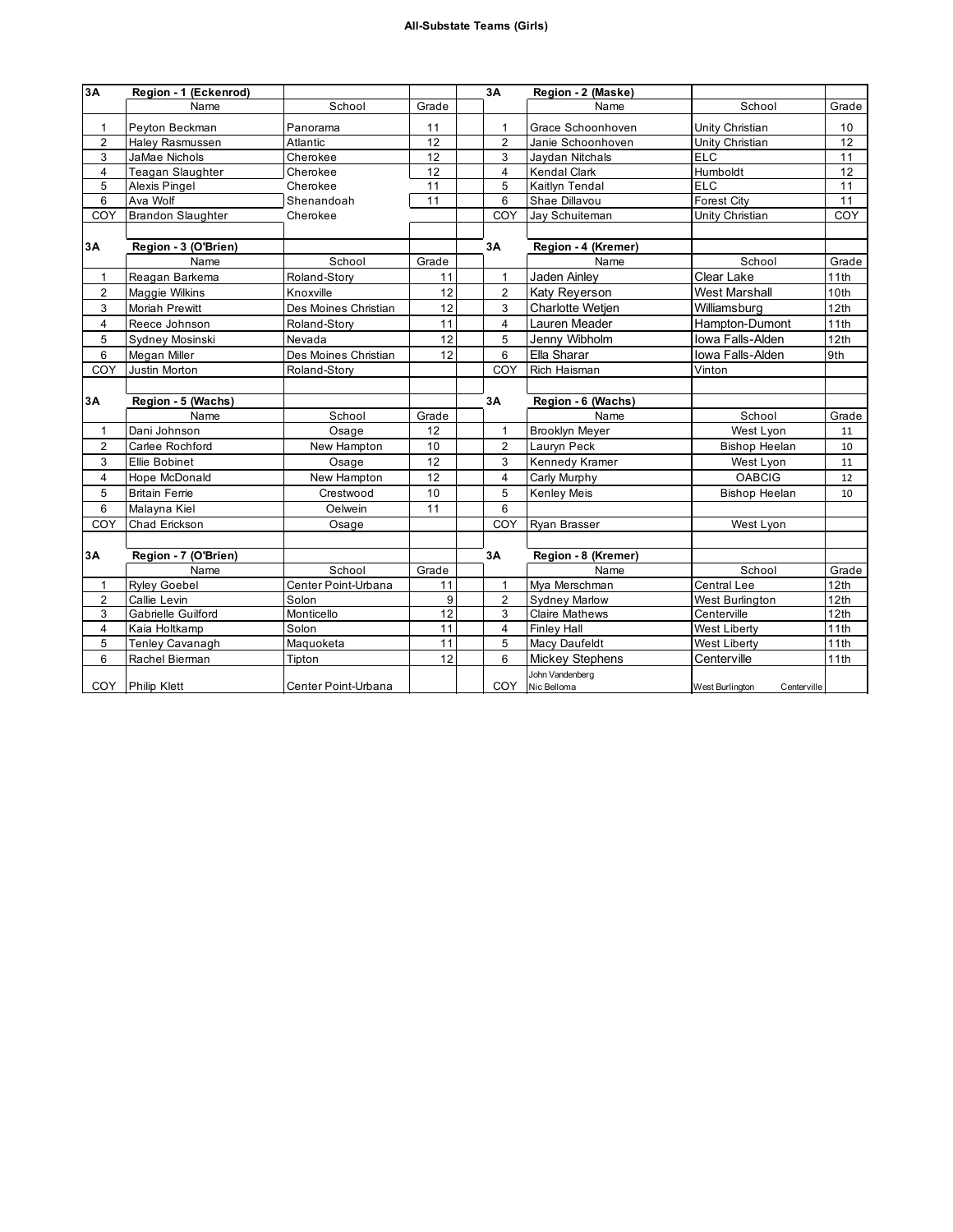| <b>4A</b>      | Region - 1 (Drent)        |                      |       | 4A             | Region - 2 (Klaassen) |                    |                  |
|----------------|---------------------------|----------------------|-------|----------------|-----------------------|--------------------|------------------|
|                | Name                      | School               | Grade |                | Name                  | School             | Grade            |
| $\mathbf{1}$   | Elle Scarborough          | Glenwood             | 12    | 1              | Lucy Schaffer         | North Polk         | 10               |
| 2              | Jenna Hopp                | Glenwood             | 10    | $\overline{2}$ | Jenna Twedt           | <b>Benton Comm</b> | 10               |
| 3              | Madison Camden            | Glenwood             | 11    | 3              | Molly Ihle            | Ballard            | 12               |
| $\overline{4}$ | Emma Salker               | SBL                  | 11    | $\overline{4}$ | MaKayla Boatman       | North Polk         | 10               |
| 5              | Payton Hardy              | <b>SBL</b>           | 10    | 5              | Jada Williams         | Mason City         | 11               |
| 6              | Kennedy Lein              | Carrol               | 12    | 6              | <b>Brooke Loewe</b>   | <b>Ballard</b>     | 11               |
| COY            | <b>Brian Rasmussen</b>    | Glenwood             |       | COY            | <b>Kelly Anderson</b> | <b>Ballard</b>     |                  |
|                |                           |                      |       |                |                       |                    |                  |
| 4Α             | Region - 3 (Manderscheid) |                      |       | 4A             | Region - 4 (Klaassen) |                    |                  |
|                | Name                      | School               | Grade |                | Name                  | School             | Grade            |
| $\mathbf{1}$   | <b>Kelsey Fields</b>      | Creston              | Sr    | $\mathbf{1}$   | Makayla Farnum        | North Scott        | 9                |
| 2              | Jocelyn Bice              | Norwalk              | Jr    | 2              | Samantha Scott        | North Scott        | 12               |
| 3              | Emma Miner                | Dallas Center-Grimes | So    | 3              | Ashley Fountain       | North Scott        | 12               |
| 4              | <b>Bren Moritz</b>        | Norwalk              | Sr    | $\overline{4}$ | Danielle Breen        | Fairfield          | 11               |
| 5              | Julia Reis                | Dallas Center-Grimes | Sr    | 5              | Hannah Simpson        | Fairfield          | 11               |
| 6              | Sam Dunphy                | Creston              | Sr    | 6              | Delaney Breen         | Fairfield          | 11               |
| COY            | Adam Jones                | Dallas Center-Grimes |       | COY            | <b>TJ Case</b>        | North Scott        |                  |
|                |                           |                      |       |                |                       |                    |                  |
| 4Α             | Region - 5 (Potts)        |                      |       | 4Α             | Region - 6 (Potts)    |                    |                  |
|                | Name                      | School               | Grade |                | Name                  | School             | Grade            |
| $\mathbf{1}$   | Calia Clubb               | <b>CCA</b>           | 11    | 1              | Abbie Draper          | Waverly            | 12               |
| 2              | Taylor Veach              | Dewitt               | 11    | $\overline{2}$ | Emma Donovan          | Wahlert            | 10               |
| 3              | Allie Meadows             | Dewitt               | 11    | 3              | <b>Bryar Duwe</b>     | Decorah            | 10               |
| 4              | Makenzie Cooley           | Clinton              | 12    | 4              | Lexi Turner           | Xavier             | $10$             |
| 5              | Sadie Struchen            | Marion               | 11    | 5              | Carson Koerperich     | Western Dubuque    | $\boldsymbol{9}$ |
| 6              | Ella Van Weelden          | Marion               | 12    | 6              | Allie Kutsch          | Wahlert            | 12               |
| COY            | Chad Specht               | Dewitt               |       | COY            | Kris Spiegler         | Wahlert            |                  |
|                |                           |                      |       |                |                       |                    |                  |
| 4A             | Region - 7 (Mayer)        |                      |       | 4Α             | Region - 8 (Drent)    |                    |                  |
|                | Name                      | School               | Grade |                | Name                  | School             | Grade            |
| $\mathbf{1}$   | Ava Hawthorn              | Gilbert              | 11    | $\mathbf{1}$   | Paige Anderson        | Denison            | 12               |
| 2              | Katelyn Lappe             | Bondurant-Farrar     | 11    | $\overline{2}$ | Hannah Neeman         | Denison            | 12               |
| 3              | <b>Ivey Schmidt</b>       | Grinnell             | 11    | 3              | Emma Dighton          | Boone              | 12               |
| 4              | Jena Young                | Winterset            | 10    | $\overline{4}$ | <b>Allison Piercy</b> | Spencer            | 11               |
| 5              | Avery Fried               | Bondurant-Farrar     | 12    | 5              | Jada Piercy           | Spencer            | 11               |
| 6              | Emma Bulman               | Gilbert              | 12    | 6              | <b>Claire Schmitz</b> | Harlan             | 11               |
|                | COY Ben Anderson          | Bondurant-Farrar     |       | <b>COY</b>     | Zach Klaassen         | Harlan             |                  |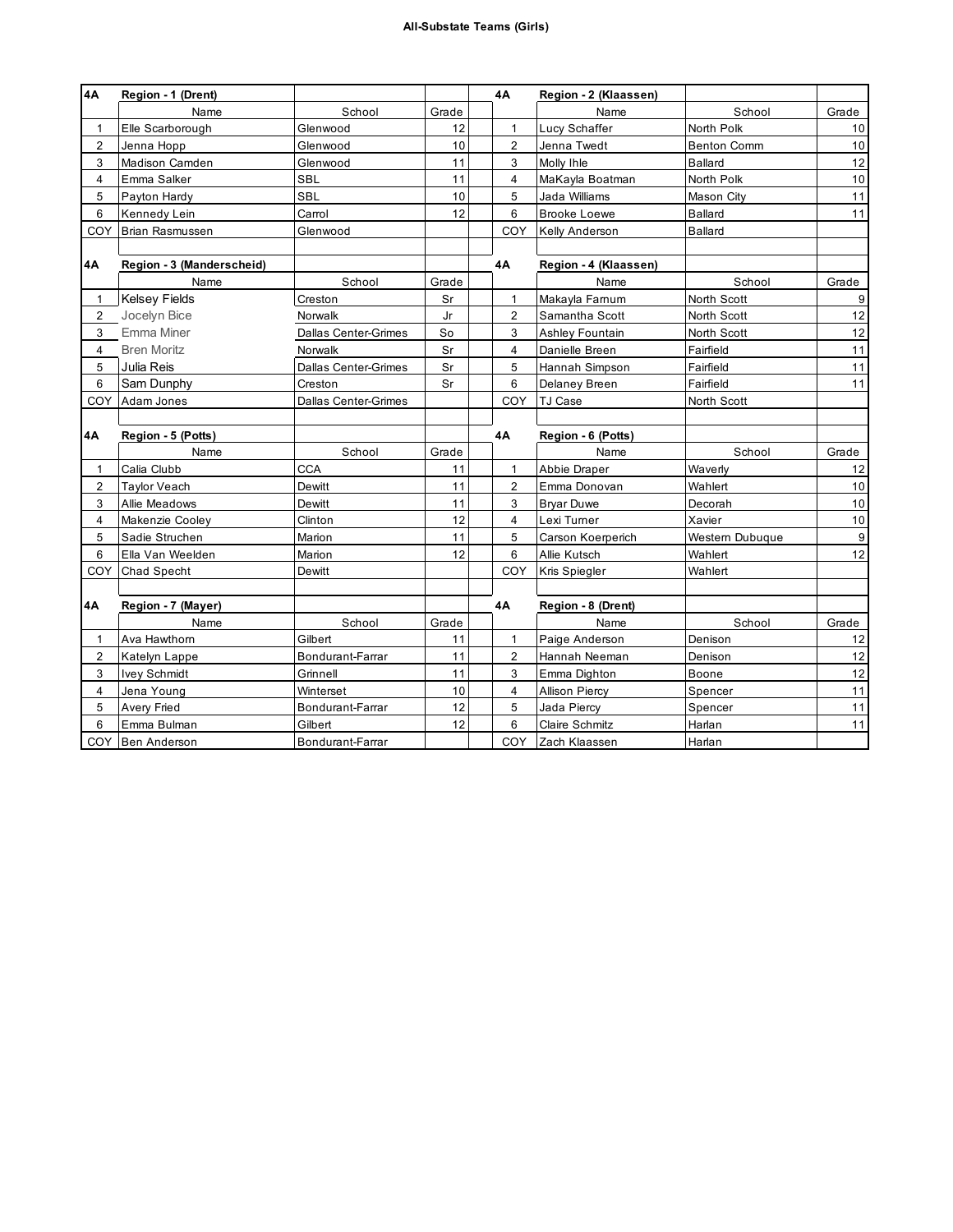| 5A             | Region - 1 (Mayer)        |                       |       | 5A             | Region - 2 (Lilly)     |                 |       |    |
|----------------|---------------------------|-----------------------|-------|----------------|------------------------|-----------------|-------|----|
|                | Name                      | School                | Grade |                | Name                   | School          | Grade |    |
|                | Kate Dinnebier            | Waukee                | 12    | $\mathbf{1}$   | Jaday Gyamfi           | Johnston        | 11    |    |
| $\overline{2}$ | Regan Bartholomew         | Waukee                | 11    | $\overline{2}$ | Lauren Blake           | Indianola       | 11    |    |
| 3              | Carolyn Waite             | Ames                  | 12    | 3              | Kendall Clatt          | Indianola       | 12    |    |
| 4              | Ashley liams              | Ames                  | 12    | $\overline{4}$ | Aili Tanke             | Johnston        | 9     |    |
| 5              | Megan Eamey               | Waukee                | 12    | 5              | Anna Gossling          | Johnston        | 11    |    |
| COY            | <b>Chris Guess</b>        | Waukee                |       | COY            | Chad Lilek             | Johnston        |       |    |
|                |                           |                       |       |                |                        |                 |       |    |
| <b>5A</b>      | Region - 3 (Manderscheid) |                       |       | <b>5A</b>      | Region - 4 (Lilly)     |                 |       |    |
|                | Name                      | School                | Grade |                | Name                   | School          | Grade |    |
|                | Halli Poock               | Waterloo West         | So    | $\mathbf{1}$   | Grace Larkins          | SE Polk         | 12    |    |
| $\overline{2}$ | Sahara Williams           | Waterloo West         | So    | $\overline{2}$ | <b>Brooklin Dailey</b> | SE Polk         | 12    |    |
| 3              | Kelsey Joens              | Iowa City High        | So    | $\mathbf{3}$   | Kayla Bensen           | Sioux City East | 11    |    |
| $\overline{4}$ | Eviyon Richardson         | Iowa City High        | Jr    | $\overline{4}$ | <b>Tayler Drent</b>    | Sioux City East | 11    |    |
| 5              | Ella Cook                 | Iowa City High        | Sr    | 5              |                        |                 |       |    |
| COY            | <b>Anthony Pappas</b>     | Waterloo West         |       | COY            | <b>Tracy Dailey</b>    | SE Polk         |       |    |
|                |                           |                       |       |                |                        |                 |       |    |
| <b>5A</b>      | Region - 5 (Sanderson)    | <b>NO NOMINATIONS</b> |       | <b>5A</b>      | Region - 6 (Sanderson) |                 |       |    |
|                | Name                      | School                | Grade |                | Name                   | School          | Grade |    |
|                |                           |                       |       | $\overline{1}$ | Audrey Koch            | Iowa City West  | 12    |    |
| 2              |                           |                       |       | $\overline{2}$ | Matayia Tellis         | Iowa City West  | 12    |    |
| 3              |                           |                       |       | 3              | <b>Bella Sims</b>      | Davenport North | 12    |    |
| $\overline{4}$ |                           |                       |       | $\overline{4}$ | <b>Hattie Aanestad</b> | Bettendorf      | 10    |    |
| 5              |                           |                       |       | 5              | Halle Vice             | Pleasant Valley | 10    |    |
| COY            |                           |                       |       | COY            | <b>BJ</b> Mayer        | Iowa City West  |       |    |
|                |                           |                       |       |                |                        |                 |       |    |
| <b>5A</b>      | Region - 7 (Mayer)        |                       |       | <b>5A</b>      | Region - 8 (Drent)     |                 |       |    |
|                | Name                      | School                | Grade |                | Name                   | School          | Grade |    |
|                | Anaya Bamey               | Cedar Falls           | 12    | $\mathbf{1}$   | Hannah Stuelke         | CR Washington   | 11    |    |
| $\overline{2}$ | Meredith Rieker           | <b>WDM Valley</b>     | 11    | $\overline{2}$ | Lexi Boles             | Dowling         | 12    |    |
| 3              | Sophie Barrett            | CR Kennedy            | 12    | 3              | Sydney Mitvalsky       | CR Washington   | 12    |    |
| 4              | Sarah Albaugh             | Cedar Falls           | 11    | $\overline{4}$ | <b>Hailey Cooper</b>   | CR Prairie      | 12    |    |
| 5              | Jasmine Barney            | Cedar Falls           | 10    | 5              | Emma Gipple            | Dowling         |       | 11 |
|                | COY Gregg Groen           | <b>Cedar Falls</b>    |       | COY            | Kristin Mever          | Dowling         |       |    |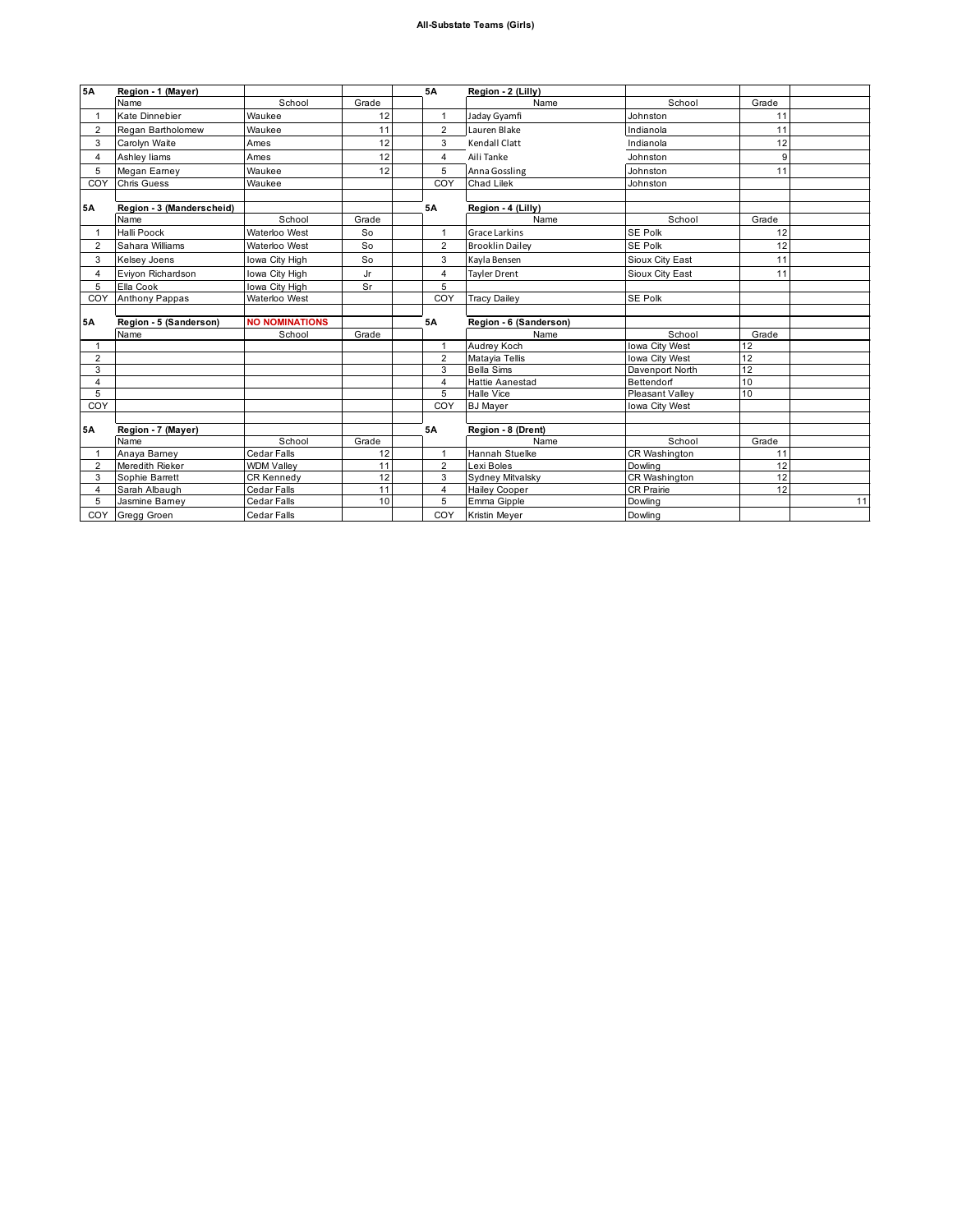| 1A - substates | <b>Name</b>       | School                      | 2A - substates | Name                                                                | School                 |
|----------------|-------------------|-----------------------------|----------------|---------------------------------------------------------------------|------------------------|
|                | Mike Langel       | Gehlen Catholic             |                |                                                                     |                        |
| $\overline{2}$ | Kyle Menke        | Lake Mills                  | $\overline{2}$ | Paul Brown                                                          | Spirit Lake            |
| 3              | Justin Olind      | Co                          | 3              | Kyle Matthias                                                       | Denver                 |
| 4              |                   |                             | 4              | Jason Kern                                                          | <b>West Branch</b>     |
| 5              | Mike Hilmer       | North Linn                  | 5              | Josh Davis                                                          | Camanche               |
| 6              | Derrick Dengler   | Montezuma                   | 6              | Kevin Archer                                                        | Albia                  |
|                | Chad Harder       | Tri-Center                  | 7              | Greg Moore                                                          | <b>DNH</b>             |
| 8              | Rowdy Evans       | West Harrison               | 8              | <b>Scott Rucker</b>                                                 | Treynor                |
|                |                   |                             |                |                                                                     |                        |
| 3A - substates | <b>Name</b>       | School                      | 4A - substates | Name                                                                | School                 |
|                | Adam Vanderschaaf | Sergeant Bluff-Luton        |                | Jason Isaacson                                                      | <b>CBAL</b>            |
| $\overline{2}$ | Jeremey Ainley    | Clear Lake                  | $\overline{2}$ | Vance Downs                                                         | Ames                   |
| 3              | Lynn McCormick    | Crestwood                   | 3              | Jon McKowen - Brian Frick                                           | CR Kennedy - Johnston  |
| 4              | Tim Lambert       | Monticello                  | 4              | <b>Ryan Schultz</b>                                                 | <b>Cedar Falls</b>     |
| 5              | Matt Fitzpatrick  | Assumption                  | 5              | Curt Deutsch-Wendell Eimers-John Windham Hempstead-Senior-Muscatine |                        |
| 6              | Derek Schulte     | Pella                       | 6              | Steve Hillman                                                       | <b>Pleasant Valley</b> |
| 7              | Jeff Schertz      | <b>Ballard</b>              | 7              | <b>BJ</b> Windhorst                                                 | Valley                 |
| 8              | Joel Rankin       | <b>Dallas Center-Grimes</b> | 8              | Justin Ohl                                                          | Waukee                 |